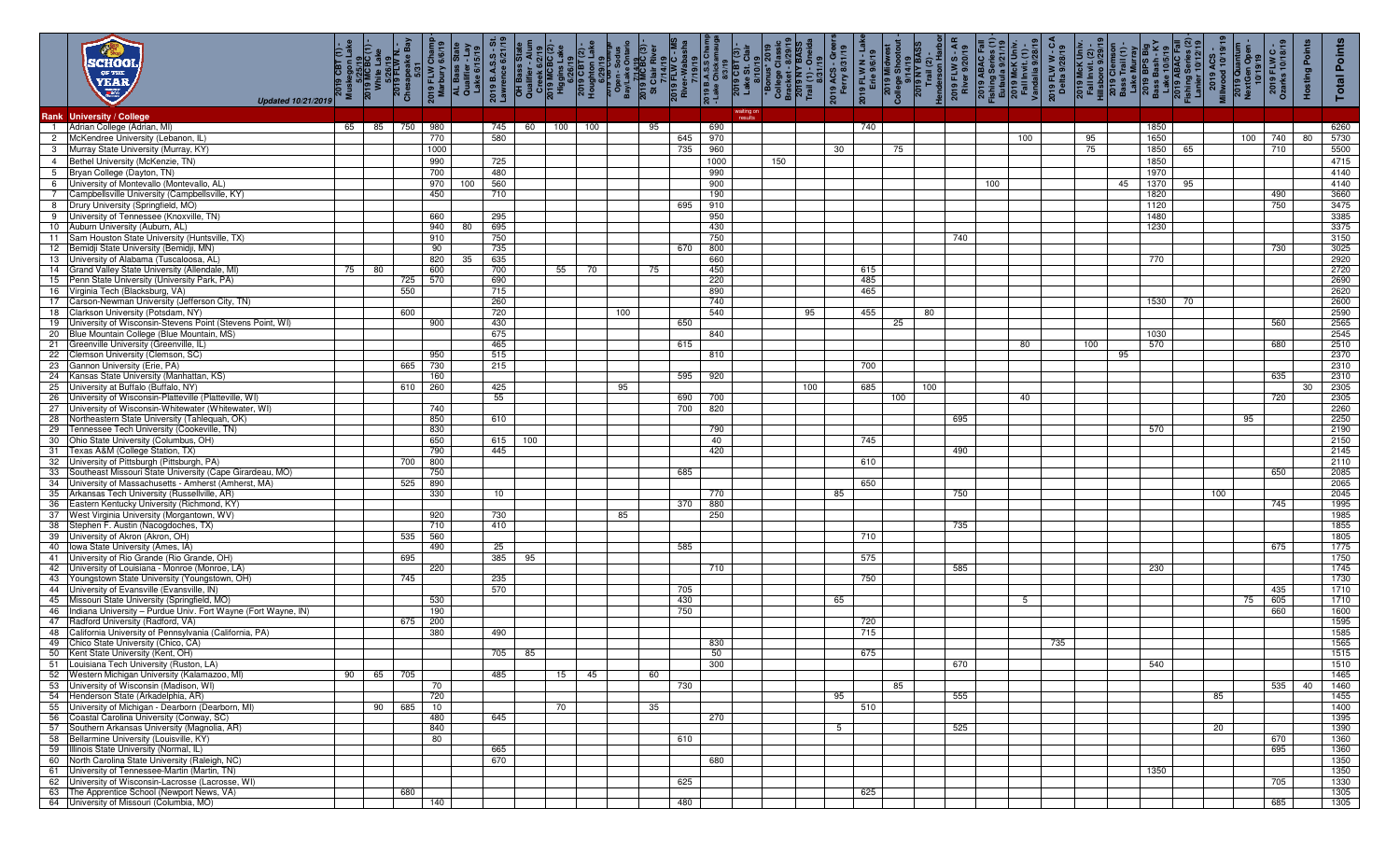| 65 University of Wisconsin-Stout (Stout, WI)                                |     |         |           |     |    |    |    |   | 565 |     |    |     |     |     |    |    |     |     |     |    |    | 725 | 1290 |
|-----------------------------------------------------------------------------|-----|---------|-----------|-----|----|----|----|---|-----|-----|----|-----|-----|-----|----|----|-----|-----|-----|----|----|-----|------|
| 66 University of Nebraska (Lincoln, NE)                                     |     |         |           |     |    |    |    |   | 675 |     |    |     |     |     |    |    |     |     |     |    |    | 595 | 1270 |
|                                                                             |     |         |           |     |    |    |    |   |     |     |    |     |     |     |    |    |     |     |     |    |    |     |      |
| 67 SUNY - Cobleskill (Cobleskill, NY) *College of Agriculture & Technology* |     | 610     |           | 585 |    |    |    |   |     |     | 70 |     |     |     |    |    |     |     |     |    |    |     | 1265 |
| 68 Purdue University (West Layfayette, IN)                                  |     |         |           |     |    |    |    |   | 660 |     |    |     |     |     |    |    |     |     | 600 |    |    |     | 1260 |
| 69 Western Illinois University (Macomb, IL)                                 |     |         |           |     |    |    |    |   | 630 |     |    |     |     |     |    |    |     |     |     |    |    | 625 | 1255 |
| 70 Northwestern State University (Natchitoches, LA)                         |     | 520     |           |     |    |    |    |   |     |     |    |     |     | 705 |    |    |     |     |     |    |    |     | 1225 |
| 71 Northwest Missouri State University (Maryville, MO)                      |     |         |           |     |    |    |    |   | 715 |     |    |     |     |     |    |    |     |     |     |    |    | 510 | 1225 |
| 72 St. Cloud State University (Saint Cloud, MN)                             |     |         |           |     |    |    |    |   | 745 |     |    |     |     |     |    |    |     |     |     |    |    |     | 1205 |
|                                                                             |     | 460     |           |     |    |    |    |   |     |     |    |     |     |     |    |    |     |     |     |    |    |     |      |
| 73 James Madison University (Harrisonburg, VA)                              |     | 615     |           | 590 |    |    |    |   |     |     |    |     |     |     |    |    |     |     |     |    |    |     | 1205 |
| 74 East Texas Baptist University (Marshall, TX)                             |     | 440     |           |     |    |    |    |   |     |     |    |     |     | 745 |    |    |     |     |     |    |    |     | 1185 |
| 75 University of North Carolina - Charlotte (Charlotte, NC)                 |     |         |           | 575 |    |    |    |   |     | 580 |    |     |     |     |    |    |     |     |     |    |    |     | 1155 |
| 76 Jacksonville State University (Jacksonville, AL)                         |     |         | 90        | 660 |    |    |    |   |     | 380 |    |     |     |     |    |    |     |     |     |    |    |     | 1130 |
| 77 University of North Dakota (Grand Forks, ND)                             |     |         |           |     |    |    |    |   | 740 |     |    |     |     |     |    |    |     |     |     |    |    | 390 | 1130 |
|                                                                             |     |         |           |     |    |    |    |   |     |     |    |     |     |     |    |    |     |     |     |    |    |     |      |
| 78 University of Northern Iowa (Cedar Falls, IA)                            |     |         |           |     |    |    |    |   | 530 |     |    |     |     |     |    |    |     |     |     |    |    | 600 | 1130 |
| 79 Southern Illinois University (Carbondale, IL)                            |     |         |           |     |    |    |    |   |     | 90  |    |     |     |     |    | 95 |     |     | 320 |    |    | 575 | 1080 |
| 80 University of Delaware (Newark, DE)                                      |     | 585     |           |     |    |    |    |   |     |     |    |     | 490 |     |    |    |     |     |     |    |    |     | 1075 |
| 81 University of Arkansas (Fayetteville, AR)                                |     |         |           |     |    |    |    |   |     | 940 |    | 100 |     |     |    |    |     |     |     |    |    |     | 1040 |
| 82 Abraham Baldwin Agricultural College (Tifton, GA)                        |     | 810     |           |     |    |    |    |   |     |     |    |     |     |     | 80 |    |     |     |     | 90 |    | 60  | 1040 |
|                                                                             |     |         |           |     |    |    |    |   |     |     |    |     |     |     |    |    |     |     |     |    |    |     |      |
| 83 Kutztown University of Pennsylvania (Kutztown, PA)                       |     | 545     |           |     |    |    |    |   |     |     |    |     | 475 |     |    |    |     |     |     |    |    |     | 1020 |
| 84 Dallas Baptist University (Dallas, TX)                                   |     |         |           |     |    |    |    |   |     | 200 |    |     |     | 720 |    |    |     |     |     |    | 90 |     | 1010 |
| 85 Tarleton State (Stephenville, TX)                                        |     |         |           |     |    |    |    |   |     |     |    |     |     | 715 |    |    |     |     | 270 |    |    |     | 985  |
| 86 Western Kentucky University (Bowling Green, KY)                          |     |         |           |     |    |    |    |   |     |     |    |     |     |     |    |    |     |     | 980 |    |    |     | 980  |
| 87 Indiana University Southeast (New Albany, IN)                            |     |         |           | 300 |    |    |    |   |     |     |    |     |     |     |    |    |     |     |     |    |    | 655 | 955  |
|                                                                             |     |         |           |     |    |    |    |   |     |     |    |     |     |     |    |    |     |     |     |    |    |     |      |
| 88 Ramapo College (Mahwah, NJ)                                              |     | 720 230 |           |     |    |    |    |   |     |     |    |     |     |     |    |    |     |     |     |    |    |     | 950  |
| 89 Lander University (Greenwood, SC)                                        |     |         |           | 355 |    |    |    |   |     | 490 |    |     |     |     |    |    |     | 100 |     |    |    |     | 945  |
| 90 Marshall University (Huntington, WV)                                     |     |         |           |     |    |    |    |   |     | 470 |    |     | 470 |     |    |    |     |     |     |    |    |     | 940  |
| 91 SUNY-ESF (Syracuse, NY)                                                  |     | 650 30  |           |     |    |    | 80 |   |     |     | 90 |     |     | 90  |    |    |     |     |     |    |    |     | 940  |
|                                                                             |     |         |           |     |    |    |    |   |     |     |    |     |     |     |    |    |     |     |     |    |    |     |      |
| 92 Southern Illinois University - Edwardsville (Edwardsville, IL)           |     |         |           |     |    |    |    |   | 335 |     |    |     |     |     |    | 20 |     | 45  |     |    |    | 530 | 930  |
| 93 Trine University (Angola, IN)                                            |     |         |           |     |    |    |    |   | 290 |     |    |     |     |     |    |    |     |     |     |    |    | 640 | 930  |
| 94 University of South Carolina (Columbia, SC)                              |     | 310     |           | 540 |    |    |    |   |     |     |    |     |     |     |    |    |     | 70  |     |    |    |     | 920  |
| 95 Augustana College (Rock Island, IL)                                      |     |         |           |     |    |    |    |   | 340 |     |    |     |     | 10  |    |    |     |     |     |    |    | 570 | 920  |
| 96 Oklahoma State University (Stillwater, OK)                               |     | 150     |           | 560 |    |    |    |   |     | 170 |    |     |     |     |    |    |     |     |     |    | 40 |     | 920  |
|                                                                             |     |         |           |     |    |    |    |   |     |     |    |     |     |     |    |    |     |     |     |    |    |     |      |
| $-97$<br>University of North Alabama (Florence, AL)                         |     |         | 780<br>85 |     |    |    |    |   |     |     |    |     |     |     |    |    |     |     | 50  |    |    |     | 915  |
| 98 Christopher Newport University (Newport News, VA)                        |     | 620     |           | 290 |    |    |    |   |     |     |    |     |     |     |    |    |     |     |     |    |    |     | 910  |
| 99 Georgetown College (Georgetown, KY)                                      |     |         |           | 450 |    |    |    |   |     |     |    |     |     |     |    |    |     |     |     |    |    | 450 | 900  |
| 100 University of Central Arkansas (Conway, AR)                             |     |         |           |     |    |    |    |   |     |     |    | 85  |     | 730 |    |    |     |     |     |    | 70 |     | 885  |
| 101 University of Iowa (Iowa City, IA)                                      |     |         |           |     |    |    |    |   | 475 |     |    |     |     |     |    |    |     |     |     |    |    | 410 | 885  |
|                                                                             |     |         |           |     |    |    |    |   |     |     |    |     |     |     |    |    |     |     |     |    |    |     |      |
| 102 Itawamba Community College (Fulton, MS)                                 |     | 880     |           |     |    |    |    |   |     |     |    |     |     |     |    |    |     |     |     |    |    |     | 880  |
| 103 East Carolina University (Greenville, NC)                               |     |         |           | 210 |    |    |    |   |     | 670 |    |     |     |     |    |    |     |     |     |    |    |     | 880  |
| 104 McNeese State University (Lake Charles, LA)                             |     | 870     |           |     |    |    |    |   |     |     |    |     |     |     |    |    |     |     |     |    |    |     | 870  |
| 105 Marquette University (Milwaukee, WI)                                    | 80  |         |           | 40  |    | 90 |    | 5 | 655 |     |    |     |     |     |    |    |     |     |     |    |    |     | 870  |
|                                                                             |     |         |           |     |    |    |    |   |     |     |    |     |     |     |    |    |     |     |     |    |    |     | 840  |
| 106 Slippery Rock University (Slippery Rock, PA)                            |     | 740 100 |           |     |    |    |    |   |     |     |    |     |     |     |    |    |     |     |     |    |    |     |      |
| Bowling Green State University (Bowling Green, OH)<br>107                   |     |         |           |     | 80 |    |    |   |     |     |    |     | 730 |     |    |    |     |     |     |    |    |     | 810  |
| 108 University of Illinois (Champaign/Urbana, IL)                           |     |         |           |     |    |    |    |   | 325 |     |    |     |     |     |    |    |     |     |     |    |    | 480 | 805  |
| 109 Hampden-Sydney College (Hampden Sydney, VA)                             |     | 660     |           | 115 |    |    |    |   |     |     |    |     |     |     |    |    |     |     |     |    |    |     | 775  |
| 110 Southwest Minnesota State University (Marshall, MN)                     |     |         |           |     |    |    |    |   | 410 |     |    |     |     |     |    |    |     |     |     |    |    | 360 | 770  |
|                                                                             |     |         |           |     |    |    |    |   |     |     |    |     |     |     |    |    |     |     |     |    |    |     |      |
| 111 Georgia Southern University (Statesboro, GA)                            |     |         |           | 680 |    |    |    |   |     | 80  |    |     |     |     |    |    |     |     |     |    |    |     | 760  |
| 112 Louisiana College (Pineville, LA)                                       |     | 760     |           |     |    |    |    |   |     |     |    |     |     |     |    |    |     |     |     |    |    |     | 760  |
| 113 Indiana University (Bloomington, IN)                                    |     |         |           | 275 |    |    |    |   |     |     |    |     |     |     |    |    |     |     | 480 |    |    |     | 755  |
| 114 California State University - Sacramento (Sacramento, CA)               |     |         |           |     |    |    |    |   |     |     |    |     |     |     |    |    | 750 |     |     |    |    |     | 750  |
| 115 Michigan State University (East Lansing, MI)                            | 100 | 500     |           |     |    | 15 |    |   |     | 130 |    |     |     |     |    |    |     |     |     |    |    |     | 745  |
|                                                                             |     |         |           |     |    |    |    |   |     |     |    |     |     |     |    |    |     |     |     |    |    |     |      |
| 116 New Mexico State (Las Cruces, NM)                                       |     |         |           |     |    |    |    |   |     |     |    |     |     |     |    |    | 740 |     |     |    |    |     | 740  |
| 117 Oregon State University (Corvallis, OR)                                 |     |         |           |     |    |    |    |   |     |     |    |     |     |     |    |    | 730 |     |     |    |    |     | 730  |
| 118 University of California-Merced (Merced, CA)                            |     |         |           |     |    |    |    |   |     |     |    |     |     |     |    |    | 725 |     |     |    |    |     | 725  |
| 119 Rogers State University (Claremore, OK)                                 |     |         |           |     |    |    |    |   |     |     |    |     |     | 640 |    |    |     |     |     |    | 85 |     | 725  |
| 120 Washington State University (Pullman, WA)                               |     |         |           |     |    |    |    |   |     |     |    |     |     |     |    |    | 720 |     |     |    |    |     | 720  |
| 121 Mississippi State (Starkville, MS)                                      |     |         |           |     |    |    |    |   |     |     |    |     |     |     |    |    |     |     |     |    |    |     |      |
|                                                                             |     |         |           |     |    |    |    |   |     |     |    |     |     |     |    |    |     |     |     |    |    |     | 715  |
|                                                                             |     | 510     |           |     |    |    |    |   |     |     |    |     |     |     |    |    |     |     | 200 |    | 5  |     |      |
| 122 Winona State University (Rochester, MN)                                 |     |         |           |     |    |    |    |   | 710 |     |    |     |     |     |    |    |     |     |     |    |    |     | 710  |
|                                                                             |     |         |           |     |    |    |    |   |     |     |    |     |     |     |    |    |     |     |     |    |    |     |      |
| 123 Arkansas State University (Jonesboro, AR)                               |     |         |           |     |    |    |    |   |     |     |    | 55  |     | 655 |    |    |     |     |     |    |    |     | 710  |
| 124 Northeast Texas Community College (Mt. Pleasant, TX)                    |     |         |           |     |    |    |    |   |     |     |    |     |     | 710 |    |    |     |     |     |    |    |     | 710  |
| 125 California State University - East Bay (Hayward, CA)                    |     |         |           |     |    |    |    |   |     |     |    |     |     |     |    |    | 710 |     |     |    |    |     | 710  |
| 126 Simpson University (Redding, CA)                                        |     |         |           |     |    |    |    |   |     |     |    |     |     |     |    |    | 705 |     |     |    |    |     | 705  |
| 127 Angelo State University (San Angelo, TX)                                |     |         |           |     |    |    |    |   |     |     |    |     |     | 700 |    |    |     |     |     |    |    |     | 700  |
|                                                                             |     |         |           |     |    |    |    |   |     |     |    |     |     |     |    |    |     |     |     |    |    |     |      |
| 128 California State University - Fresno (Fresno, CA)                       |     |         |           |     |    |    |    |   |     |     |    |     |     |     |    |    | 700 |     |     |    |    |     | 700  |
| 129 Ball State University (Munice, IN)                                      |     |         |           |     |    |    |    |   |     |     |    |     |     |     |    |    |     |     | 700 |    |    |     | 700  |
| 130 University of North Texas/Dallas (Denton, TX)                           |     |         |           |     |    |    |    |   |     |     |    |     |     | 635 |    |    |     |     |     |    | 65 |     | 700  |
| 131 California Polytechnic State University (San Luis Obispo, CA)           |     |         |           |     |    |    |    |   |     |     |    |     |     |     |    |    | 695 |     |     |    |    |     | 695  |
| 132 University of Georgia (Athens, GA)                                      |     |         |           | 630 |    |    |    |   |     | 60  |    |     |     |     |    |    |     |     |     |    |    |     | 690  |
|                                                                             |     |         |           |     |    |    |    |   |     |     |    |     |     |     |    |    |     |     |     |    |    |     |      |
| 133 Virginia Military Institute (Lexington, VA)                             |     | 690     |           |     |    |    |    |   |     |     |    |     |     |     |    |    |     |     |     |    |    |     | 690  |
| 134 Arizona State University (Tempe, AZ)                                    |     |         |           |     |    |    |    |   |     |     |    |     |     |     |    |    | 685 |     |     |    |    |     | 685  |
| 135 University of Arkansas Monticello - CTC (Crossett, AR)                  |     |         |           |     |    |    |    |   |     |     |    |     |     | 665 |    |    |     |     |     |    |    |     | 665  |
| 136 Sonoma State University (Rohnert Park, CA)                              |     |         |           |     |    |    |    |   |     |     |    |     |     |     |    |    | 660 |     |     |    |    |     | 660  |
| 137 Grand Canyon University (Phoenix, AZ)                                   |     |         |           |     |    |    |    |   |     |     |    |     |     |     |    |    | 655 |     |     |    |    |     | 655  |